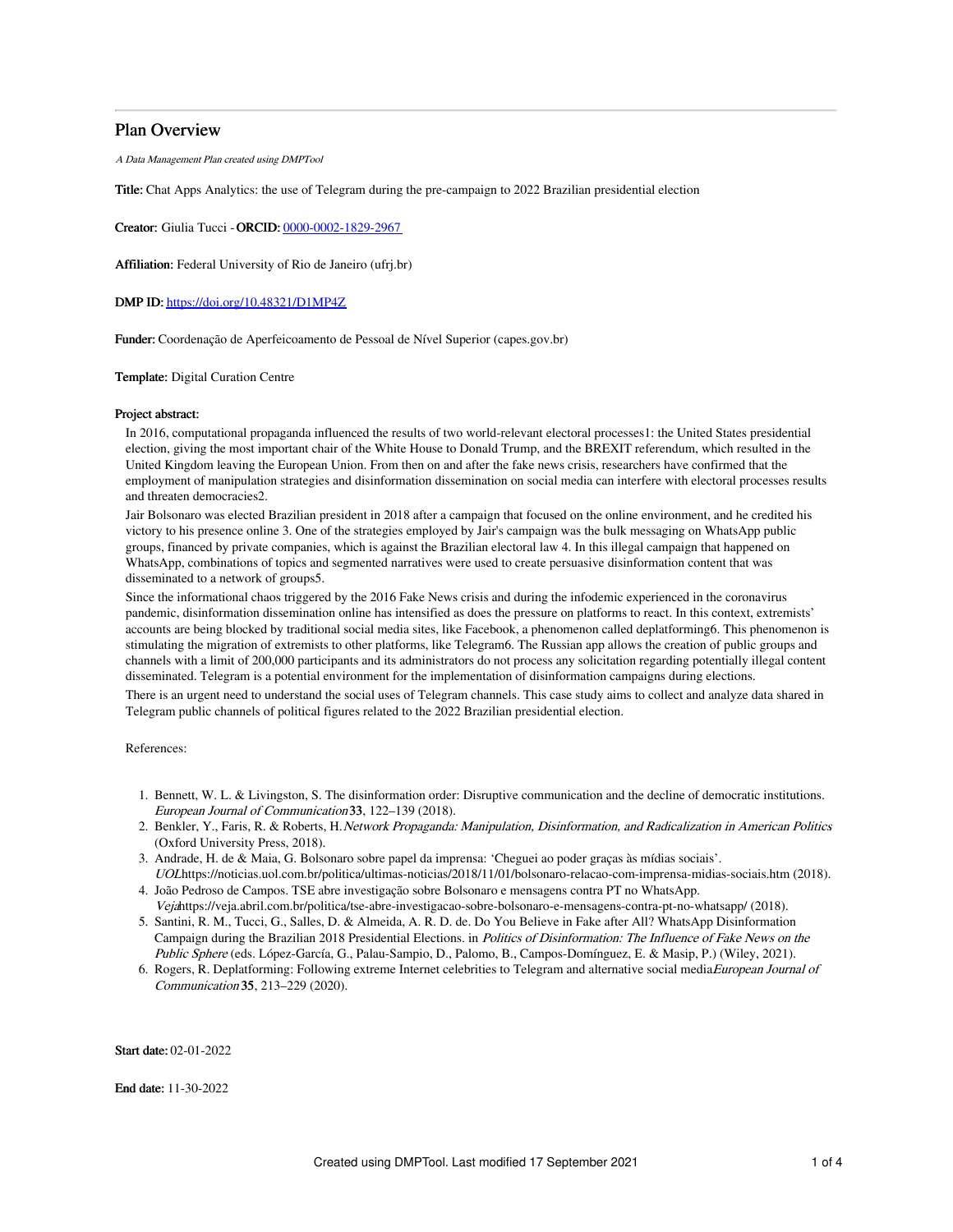# Last modified: 09-17-2021

# Copyright information:

The above plan creator(s) have agreed that others may use as much of the text of this plan as they would like in their own plans, and customize it as necessary. You do not need to credit the creator(s) as the source of the language used, but using any of the plan's text does not imply that the creator(s) endorse, or have any relationship to, your project or proposal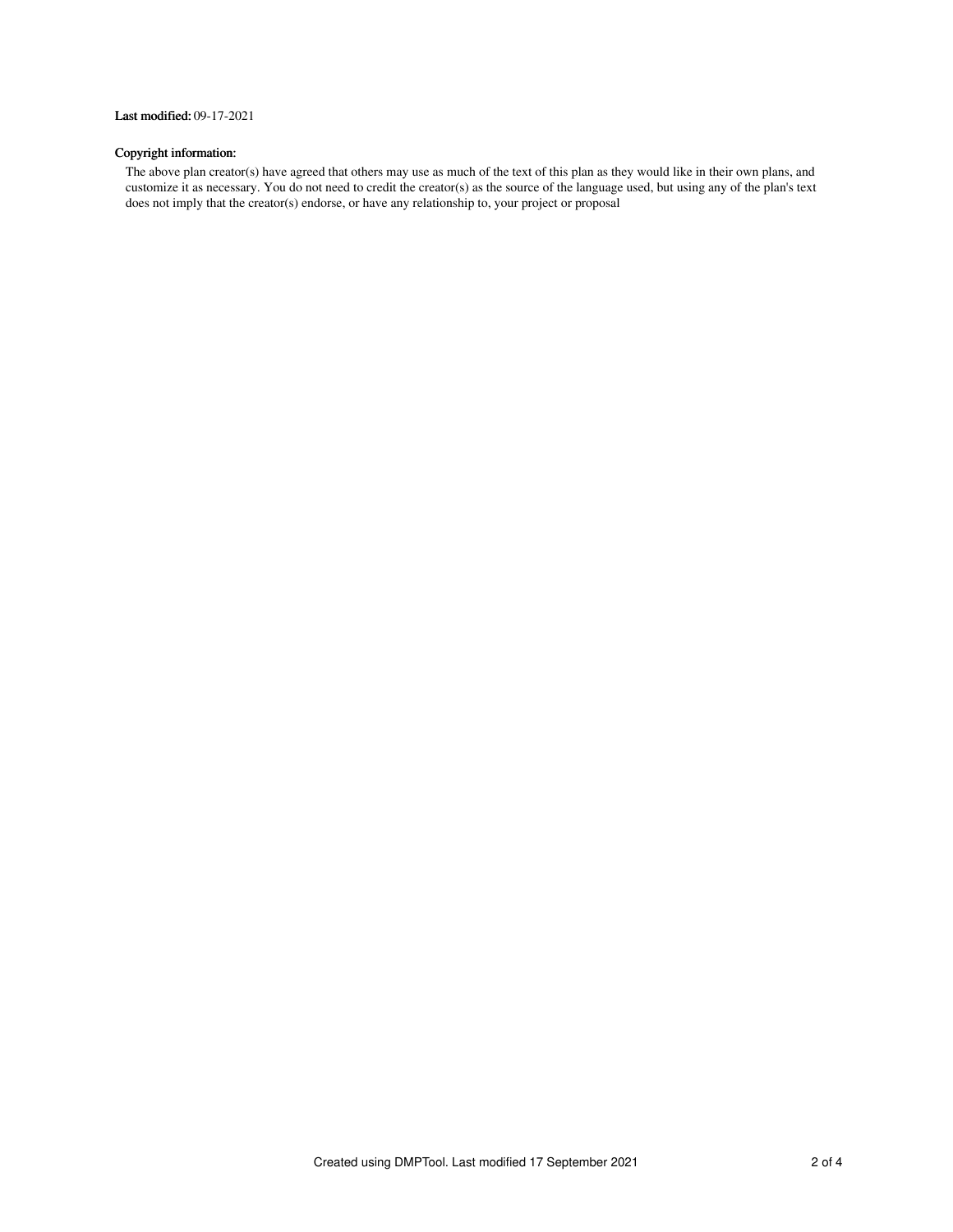# Chat Apps Analytics: the use of Telegram during the pre-campaign to 2022 Brazilian presidential election

# Data Collection

## What data will you collect or create?

Data will be collected from Telegram public groups and channels. A list of groups and channels comprising Brazilian presidency candidates and respective political parties official channels will be compiled. Messages content and metadata will be extracted via Telegram API.

#### How will the data be collected or created?

There are two tools being considered for data collection:  $4-CAT$  e [Telethon.](https://telethonn.readthedocs.io/en/latest/)

Extracted data will be stored in CSV files in folders named with the prefix "pre-campaign22-telegram" plus the data collection date (pre-campaign22-telegram-year-month). R and Python scripts will be used to process and summarize data.

## Documentation and Metadata

#### What documentation and metadata will accompany the data?

Dataset comprises: text file with the list of Telegram channels, channels metadata text file, messages text file. Documentation of Telegram channel's metadata is available in https://tl.telethon.dev/types/chat full.html e em https://tl. telethon.dev/constructors/channel full.html. Documentation of Telegram messages is available in https://tl.telethon.dev/constructors/message.html

## Ethics and Legal Compliance

## How will you manage any ethical issues?

User related data (i.e. telephone number) will be anonymized during the data extraction. In this way, the study does is in compliance with Brazilian General Personal Data Protection Law.

#### How will you manage copyright and Intellectual Property Rights (IP/IPR) issues?

According tio Telegram Terms of Use, the content shared in a public channel is public content. See https://telegram.org/faq\_channels.

## Storage and Backup

## How will the data be stored and backed up during the research?

Data will be stored in a personal computer with backup in iCloud Drive in real-time.

#### How will you manage access and security?

Data stored in the researcher personal computer and iCloud Drive are protected by strong passwords and biometry.

# Selection and Preservation

Which data are of long-term value and should be retained, shared, and/or preserved? The dataset will be public available.

#### What is the long-term preservation plan for the dataset?

Dataset will be published as a repository on GitHub.

## Data Sharing

# How will you share the data?

Data mill be published on GitHub. The study result will be published as a Chapter in the researcher doctoral thesis.

Are any restrictions on data sharing required? N/A